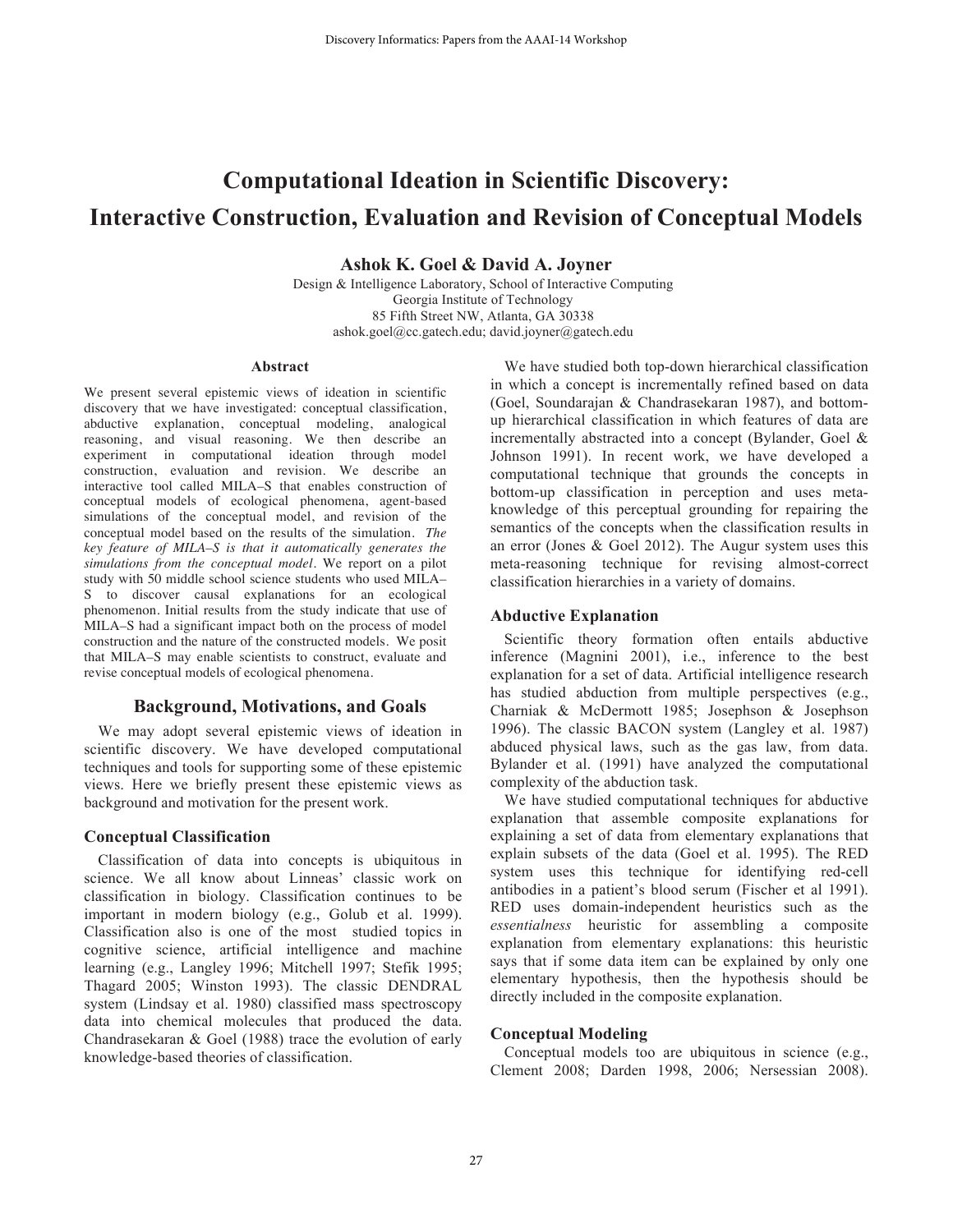Conceptual models are abstract representations of the elements, relationships, and processes of a complex phenomenon or system. Research in both cognitive science and artificial intelligence has extensively studied conceptual modeling in several forms (e.g., Davis 1990; Johnson-Laird 1983; Lenat 1995; Novak 2010; Schank & Abelson 1977; Stefik 1995; Winston 1993).

We have developed conceptual models of complex systems that specify the way a system works, i.e., the way the system's structure produces its behaviors that achieve its functions (Goel & Stroulia 1996; Goel, Rugaber & Vattam 2009). We have used SBF modeling to model both engineering systems (Goel & Bhatta 2004) and natural systems (Goel et al. 2012) for supporting a variety of reasoning processes in design and invention as well as in science education (Goel et al. 2013; Vattam et al. 2011).

# **Analogical Reasoning**

Scientific discovery often entails analogical reasoning (Clement 2008; Nersessian 2008). We all know about Bohr's famous analogy between the atomic structure and the solar system. Modern scientists too frequently use analogies in their everyday practices (Clement 1988; Dunbar 1997). Cognitive science and artificial intelligence research have developed several theories of analogical reasoning (e.g., Bhatta & Goel 2004; Hofstader 1996; Holyoak & Thagard 1996; Gentner & Markman 1997; Indurkhya 1992; Keane 1996; Mitchell 1993; Prade & Gilles 2014; Thagard et al. 1990). AI research on analogy however is not yet as mature as that on, say, classification.

We have studied analogical reasoning in scientific problem solving (Griffith, Nersessian & Goel 1996, 2000). Starting from verbal protocols of physicists addressing problems with spring systems (Clement 1988), we developed an AI system called Torque that emulates some of the problem solving behavior of the physicists. Torque addresses a key question about spring systems by making an analogy to bending beams. A critical ability of Torque is *problem transformation:* Torque imagines various transformations of the spring system so that a specific transformation (a spring stretched so much that it become linear) reminds it until it is reminded of the beam (Griffith, Nersessian & Goel 2000).

# **Visual Reasoning**

Scientific discovery often engages visual representations and reasoning (Clement 2008; Magnini, Nersessian & Thagard 1999; Nersessian 2008). Although cognitive science and artificial intelligence research has explored visual representations and reasoning (e.g., Glasgow & Papadias 1992; Glasgow, Narayanan & Chandrasekaran 1995), AI research on visual representations and reasoning is not as robust or mature as on conceptual representations and reasoning. We have developed a language for representing visual knowledge, a computational technique for reasoning about visual analogies (Davies, Goel & Yaner 2008), and analysis of the use of visual analogy in Maxwell's construction of the unified theory of electromagnetism (Davies, Nersessian & Goel 2005).

# **Goals**

In general, the AI methods of classification, abduction, analogy, conceptual modeling, and visual reasoning provide few guarantees of correctness of their results. Further, these methods do not by themselves evaluate their results. This raises an important question for developing AI techniques and tools for supporting the above epistemic views of scientific discovery: how may an AI method for scientific discovery evaluate its results or enable a human to evaluate the results? As an example, let us suppose a human scientist uses an interactive system to develop a conceptual model of a phenomenon; how might the system evaluate the model and provide useful feedback to the scientist?

 In this paper, we describe an experiment in computational ideation through model construction, evaluation and revision. We describe an interactive tool called MILA–S that enables rapid construction of conceptual models of ecological phenomena, agent-based simulations of the conceptual model, and revision of the conceptual model based on the results of the simulation. *The key feature of MILA–S is that it automatically generates the simulations from the conceptual model.* We report on a pilot study with 50 middle school science students who used MILA–S to discover causal explanations for an ecological phenomenon.

# **Model Construction, Evaluation and Revision**

Cognitive science theories of scientific discovery describe scientific modeling as an iterative process entailing four related but distinct phases: model construction, use, evaluation, and revision (Clement 2008; Nersessian 2008; Schwarz et al. 2009). Thus, a model is first constructed to explain some observations of a phenomenon. The model is then used to make predictions about other aspects of the phenomenon. The model's predictions next are evaluated against actual observations of the system. Finally, the model is revised based on the evaluations to correct errors and improve the model's explanatory and predictive efficacy. Present in this process are a number of significant challenges to students and scientists alike; constructing initial models may be straightforward, but developing methods for formally evaluating those models and generating usable feedback for subsequent revision is a significant open issue.

Scientific models can be of several different types, with each model type having its own unique affordances and constraints, and fulfilling specific functional roles in scientific inquiry (Carruthers, Stitch & Siegal 2002; Magnini, Nersessian & Thagard 1999). In this work, we are specifically interested in two kinds of models: conceptual models and simulation models. Conceptual models allow scientists to specify and share explanations of how a system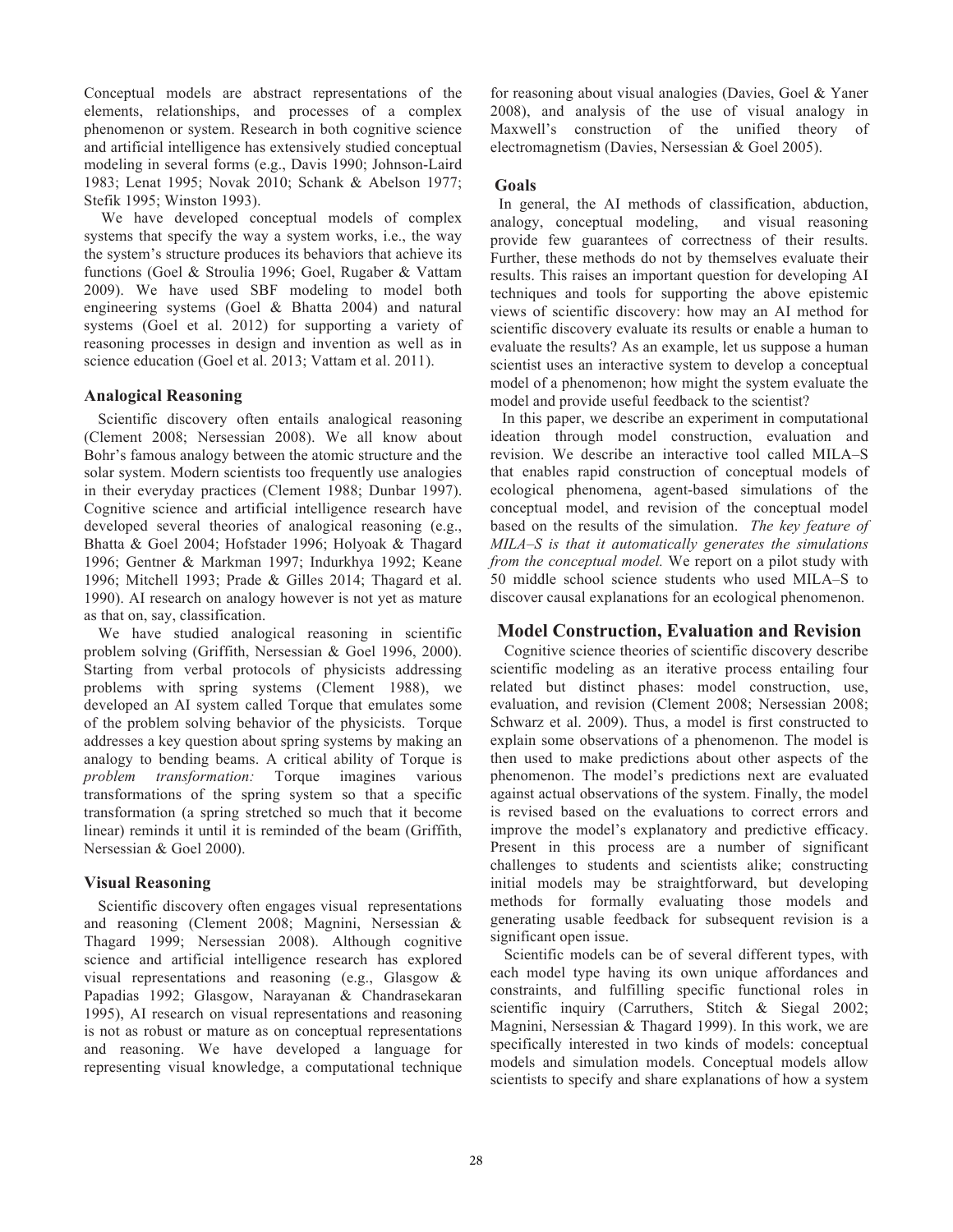works, aided by the semantics and structures of the specific conceptual modeling framework. Conceptual models tend to rely heavily on directly modifiable representations, languages and visualizations, enabling rapid iterations of the model construction cycle.

Simulation models capture relationships between the variables of a system such that as the values of input variables are specified, the simulation model predicts the temporal evolution of the values of other system variables. Thus, the simulation model of a system can be run repeatedly with different values for the input variables, the predicted values of the system variables can be compared with the actual observations of the system, and the simulation model can be revised to account for discrepancies between the predictions and the observations. A main limitation of simulation models is the complexity of the setting up a simulation, which makes it difficult to rapidly iterate on the model construction cycle..

AI research on science education has used both conceptual models (e.g., Bredeweg & Winkels 1998; Jacobson 2008; Novak 2010; vanLehn 2013) and simulation models (e.g., Bridewell et al. 2006; de Jong & van Joolingen 1998; Jackson, Krajcik, & Soloway 2000) extensively and quite productively. However, AI research on science education typically uses the two kinds of models independently from each other: students use one set of tools for constructing, using, and revising conceptual models, and another tool set for constructing and using simulation models. Cognitive science theories of scientific inquiry, however, suggest a symbiotic relationship between conceptual models and simulation models (e.g., Clement 2008; Nersessian 2008): scientists use conceptual models to set up the simulation models, and they run simulation models to test and revise the conceptual models.

We have developed an interactive system called MILA–S that enables construction of conceptual models of ecosystems, use of the conceptual models to automatically generate simulation models of specific ecological phenomena, and the execution of the simulation models. Thus, MILA–S facilitates simulating conceptual models, allowing human users to exploit the symbiotic relationship between conceptual models and simulations without learning to program simulations.

# **Project Description**

MILA–S is an extension of MILA (the **M**odeling & **I**nquiry **L**earning **A**pplication).. MILA is an exploratory learning environment that allows middle school students to investigate and construct models of complex ecological phenomena. While both MILA and MILA–S use both conceptual models and simulation models, only MILA–S allows students to simulate their conceptual models.

 MILA and MILA–S build on a line of exploratory learning environments dating back almost ten years, all supporting learning about complex ecological systems through model construction and revision. Its predecessors, the ACT (Vattam et al. 2011; Goel et al. 2013) and EMT (Joyner et al. 2011), were shown to facilitate significant improvement in students' deep, expert-like understanding of complex ecological systems.

For conceptual modeling, ACT used Structure-Behavior-Functions models that were initially developed in AI research on system design (Goel & Stroulia 1996; Goel, Rugaber & Vattam 2009). In contrast, EMT used Component-Mechanism-Phenomenon (or CMP) conceptual models that are variants of Structure-Behavior-Function models adapted for modeling ecological systems. Both ACT and EMT used NetLogo simulations as the simulation models (Wilsensky & Reisman 2006; Wilensky & Resnick 1999). The NetLogo simulation infrastructure is well suited to MILA–S because ecological systems are inherently agent-based. An example of a NetLogo simulation can be seen in Figure 1. Users interact with the simulation using the controls on the level; the simulation can be started, stopped, reinitialized, and the variables present within it can be modified. In the center portion is a spatial depiction of the simulation, presenting the interactions amongst the agents explicitly and visually. The right side provides information on the counts of different components.

Like most interactive tools for supporting modeling in science education (vanLehn 2013), both ACT and EMT provided one set of tools for constructing and revising conceptual models and another tool set for using simulations. Researchers constructed the simulations in ACT and EMT based on expert input; the students only experimented with the simulations. One version of ACT could simulate portions of a conceptual model (Vattam, Goel & Rugaber 2011). However, this integrated version was never actually used in classrooms.

The present intervention had two main parts. In the first part, 10 classes with 237 students in a metro Atlanta middle school used MILA for two weeks. During this time, students worked in small teams of two or three to investigate two phenomena: a recent massive and sudden fish death in a nearby lake and the record high temperatures in the local area over the previous decade. In the second part, two classes with 50 students used MILA–S to more deeply investigating the phenomenon of massive, sudden death of fish in the lake.

# **Technology Description**

As mentioned above, MILA–S uses Component-Mechanism-Phenomenon (or CMP) conceptual models that are variants of the Structure-Behavior-Function models. In order to facilitate generation of simulations, MILA–S augments these models with a set of additional information necessary to create dynamic, interactive simulations, including ranges for variables and visual representations for components, leading to an extension we refer to as CMP\*. In CMP models, mechanisms explain phenomena such as fish dying in a lake. Mechanisms arise out of interactions among components and relations among them. The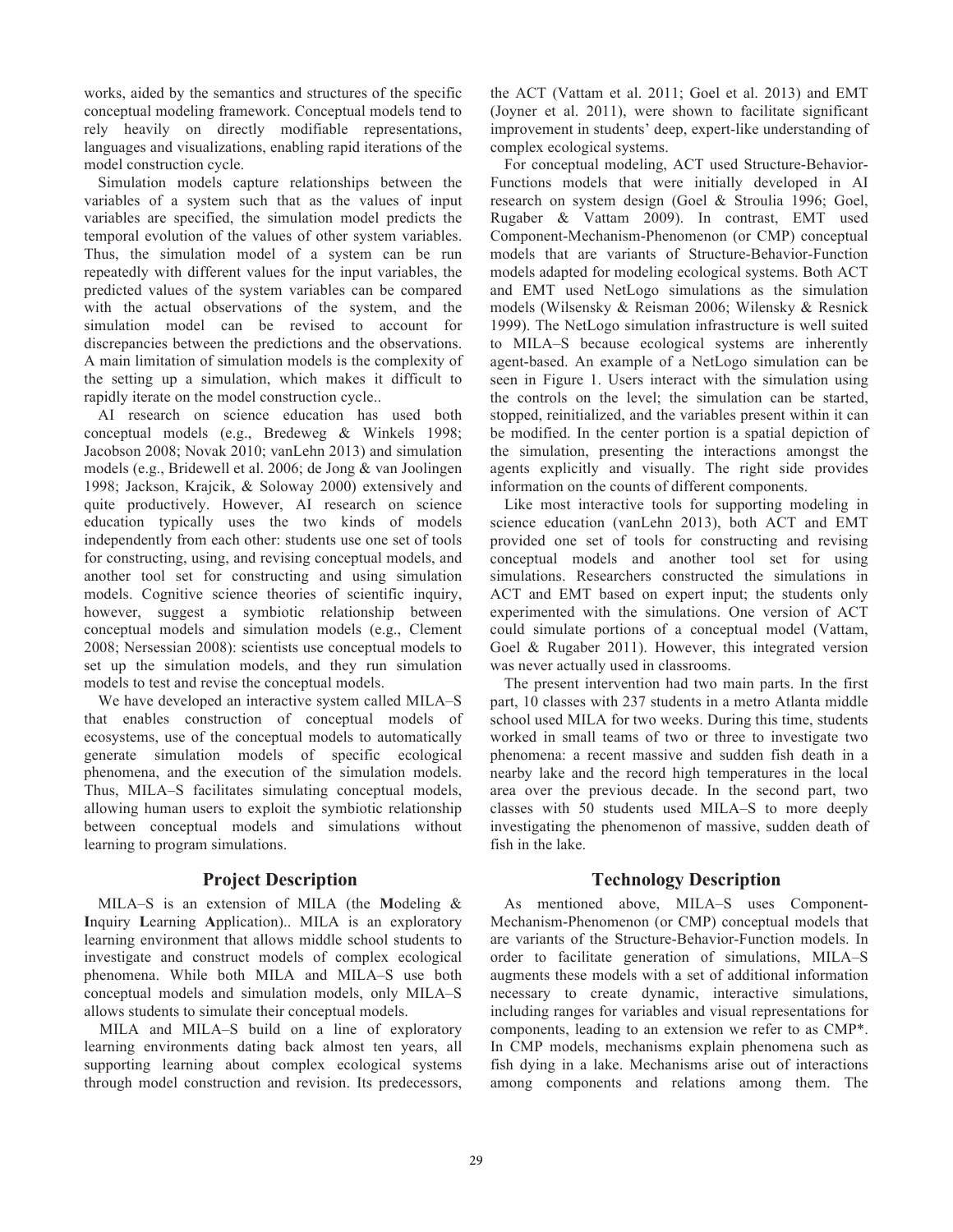

*Figure 1: A conceptual model in MILA–S (top) showing relationships between fish, algae, and oxygen, and the simulation model (bottom) generated by MILA–S in NetLogo. This model was constructed by the team described in the third case study below; the simulation was generated and run from their model to obtain this screenshot.*

representation of each component in CMP\* includes a set of variables such as population, age, birth rate, and energy for biotic components, and quantity for abiotic components.

In the CMP model of a system, representations of components (and their variables) are related together through different kinds of relations. MILA–S provides the modeler with a set of prototype relations. For example, interactions between a biotic component like 'Fish' and an abiotic component like 'Oxygen' could be 'consumes', 'produces', or 'destroys'. Connections have directionality; a connection from 'Oxygen' to 'Fish' would have a different set of prototypes, including 'poisons'. Representations of relations are also annotated with parameters to facilitate the simulation, such as energy provided for 'consumes' and rate of production for 'produces'.

After constructing a CMP conceptual model, a student clicks a 'Run Sim' button to initialize MILA–S and pass their model for simulation generation. MILA–S iterates through some initial boilerplate settings, then gathers together all the components for initialization along with their individual parameters. At this point, each individual component is created according to a prototype for its category (biotic or abiotic); with this prototype comes a set of assumptions generalized to be true about all instances of that category. For biotic organisms, for example, it is assumed that all biotic organisms must eat, breathe, and reproduce. These assumptions do not hold true for all ecological systems, and thus they may limit the systems that

MILA–S can address; however, the quick transition between conceptual models and simulation models is facilitated by these assumptions, and they have covered the vast majority of systems that have been examined within the tool.

After creating the components of the conceptual model within the simulation model according to the assumptions and parameters given, MILA–S writes functions governing interaction amongst components based on the relations specified in the CMP model. As before, these functions are created as instances of prototypes of interactions amongst agents, and those prototypes carry certain assumptions. For example, it is assumed that when one organism consumes another, that the target organism dies. Other relationships are assumed, but can be altered; for example, if one organism eats another, it is assumed that the target provides energy to the consumer, but the assumed relationship can be modified to provide instances of the target poisoning the consumer. MILA–S also assumes that species will continue to reproduce to fulfill their carrying capacity rather than hitting arbitrary limitations. These assumptions do limit the range of simulations that MILA–S can generate, but they also facilitate the higher-level rapid model revision process that is the learning objective of this project. Several common ecological relationships are not inferred or assumed by MILA–S, but may be supplied in the model.

This description provides merely a high-level overview of the way in which MILA–S generates simulation models directly from conceptual models; the intent here is to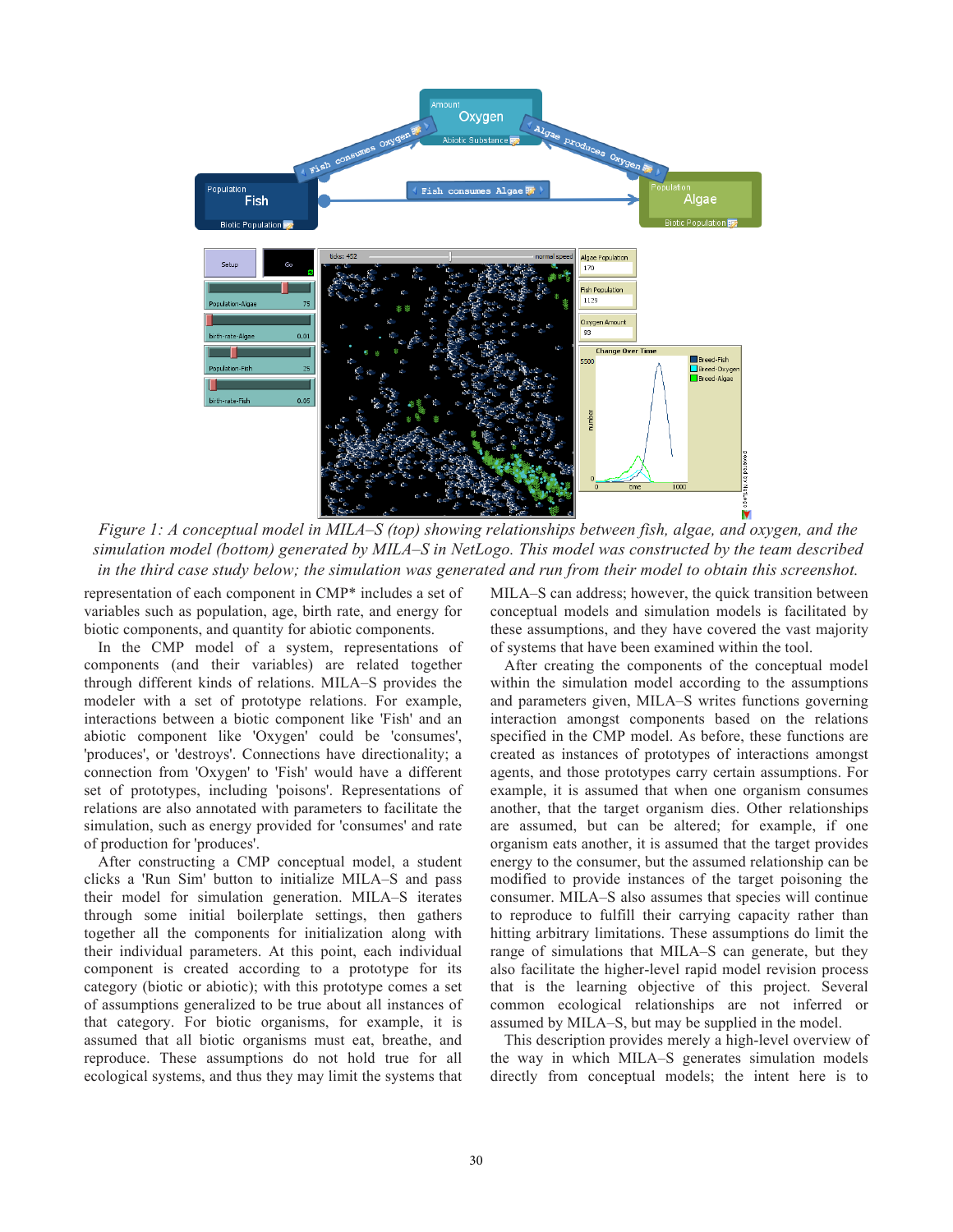provide sufficient information about the nature of the conceptual and simulation models to understand the educational impacts of interaction with this tool. A much more complete description of the algorithm can be found in Joyner, Goel, & Papin 2014, including a more exhaustive list of assumptions made, a detailed description of the available prototypes, and a thorough account of the instantiation of component and mechanism prototypes.

## **Experiment Description**

Prior to engagement with MILA–S, the 50 students in our study received a two-week curriculum on modeling and inquiry, featuring five days of interaction with CMP conceptual modeling in MILA. In the first part of the study using MILA, students also used pre-programmed NetLogo simulations that did not respond to students' models, but nonetheless provided students experience with the NetLogo interface and toolkit. Thus, when given MILA–S, students already had significant experience with CMP conceptual modeling, NetLogo simulations, and the interface of MILA.

A thorough, if initial, examination of the processes and results of model construction by the student teams provides two insights. Firstly, there exists a fundamental difference in the conceptual models that students constructed with MILA–S compared to the earlier models they constructed with MILA: while earlier models were retrospective and explanatory, models constructed with MILA–S models were prospective and dynamic. Secondly, the model construction process when students were equipped with MILA–S was profoundly different from their earlier process using MILA: whereas previously, conceptual models were used to guide investigation into sources of information such as existing theories or data observations, once equipped with MILA–S the students used the conceptual models to spawn simulations that directly tested the implications of their hypotheses and models thereof.

## **Model Construction Process**

During prior engagement with MILA, we observed students engage in the model construction cycle. Model construction occurred as students constructed their initial hypotheses, typically connecting only a cause to a phenomenon with no mechanism in between. This was then used to guide investigation into other sources of information such as observed data or other theories to look for corroborating observations or similar phenomena. The conceptual model was then evaluated according to how well it matched the findings; in some cases, the findings directly contradicted the model, while in other cases, the findings lent evidence to the model. Finally, the conceptual models were revised in light of this new information, or dismissed in favor of stronger hypotheses.

During engagement with MILA–S, however, we observed a profound variation on the model construction process. The four phases of model construction were still present, but the nature of model use and evaluation changed. Students started by constructing a small number of relationships they believe to be relevant in the system, the model construction phase. After some initial debugging and testing to become familiar with the way in which conceptual models and simulations fit together, students generated simulations and used them to test the implications of their conceptual models. After running the simulation a few times, students then evaluated how well the results of the simulation matched the observations from the phenomenon. This evaluation had two levels: first, did the simulation accurately predict the ultimate phenomenon (in this case, the fish kill)? Once this basic evaluation was met, an advanced evaluation followed: did other variables, trends, and relationships in the simulation match other observations from the phenomenon? For example, one team successfully caused a fish kill by causing the quantity of food available to the fish to drop, but evaluated this as a poor model nonetheless because nothing in the system indicated a disturbance to the fish's food supply. Finally, equipped with the results of this evaluation, students revised their models to more closely approximate the actual system.

Thus, students still constructed and revised conceptual models, but through the simulation generation framework of MILA–S, the model use and evaluation stages took on the practical rigor, repeatable testing, and numeric analysis facilitated by simulations. Rather than speculating on the extent to which their model could explain a phenomenon, students were able to directly test its predictive power. Then, when models were shown to lack the ability to explain the full spectrum of the phenomenon, students were able to quickly return and revise their conceptual models and iterate through the process again.

# **Three Case Studies in Model Construction**

We present three case studies from our experiment to illustrate the above observations about the model construction process. These case studies were chosen to demonstrate variations in the process and connections to the underlying model of construction and revision.

# **Case 1**

The first team speculated that chemicals were responsible for killing the algae in the lake, which then caused the fish population to drop. They began this hypothesis by constructing a model suggesting that algae produces oxygen, fish consume oxygen, and harmful chemicals destroy algae populations. They then used MILA–S to generate and use a simulation of this model to mimic the initial conditions present in the system (i.e. a fish population, an algae population, and an influx of chemicals). This simulation showed the growth of fish population continuing despite the dampened growth of algae population from the harmful chemicals. The team evaluated this to mean that the death of algae alone could not cause the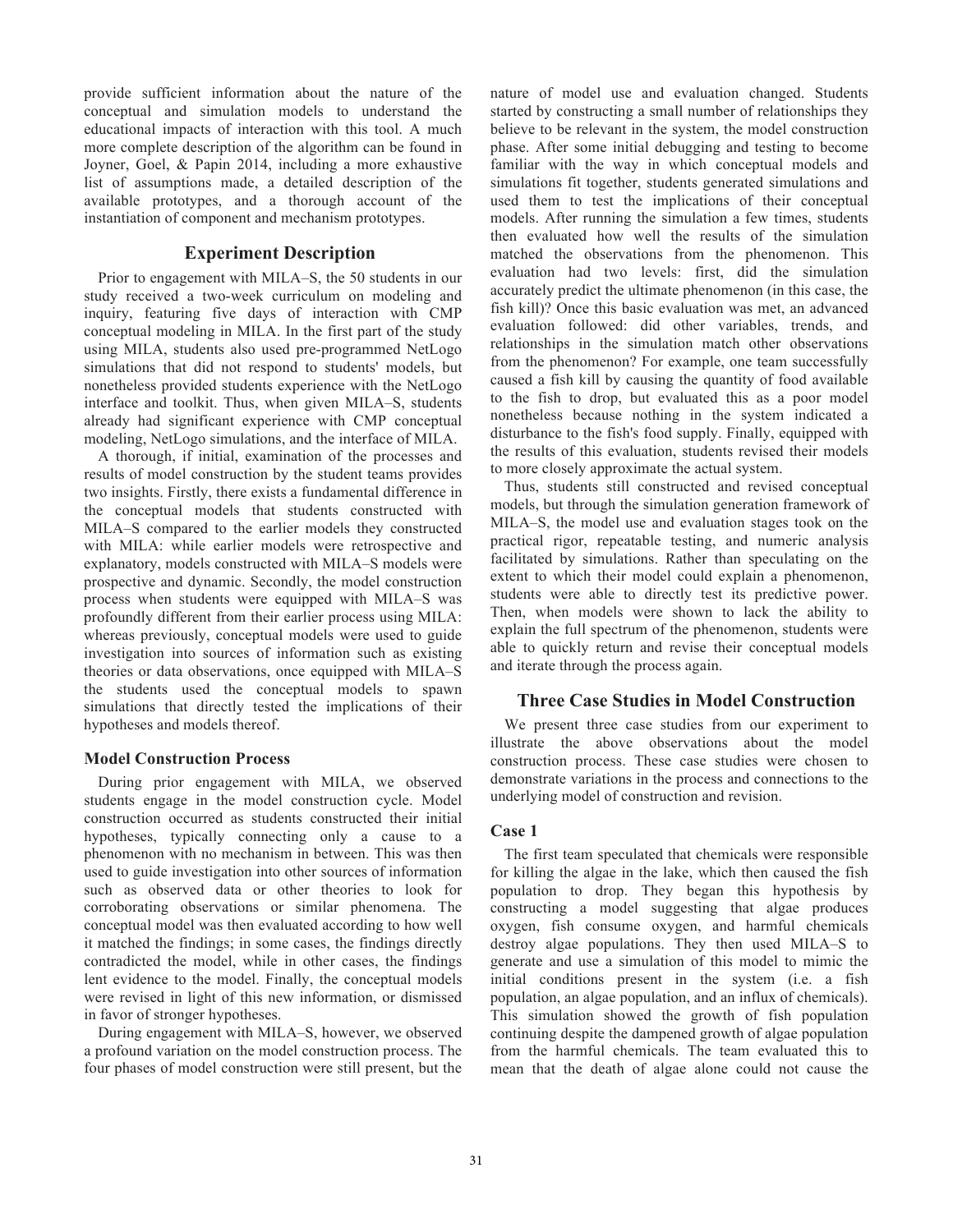massive fish kill to occur. The team then revised their model to suggest chemicals directly contributed to the fish kill by poisoning the fish directly, as well as killing the algae.

The team then used MILA–S to generate another simulation. This time, when the team used the simulation under similar initial conditions, the fish population initially grew wildly, but the chemicals ate away at both the fish and algae. Eventually, the harmful chemicals finished eating away at the algae, the oxygen quantity plummeted, and the fish suffocated. Students evaluated that this simulation matched the observed phenomenon, but also evaluated that their model missed a relevant relation: based on a source present in the classroom, students posited that fish ought to consume algae. They revised their model, used their simulation again, found the same result, and evaluated that they had provided a model that could explain the fish kill.

# **Case 2**

A second team started off by creating a simple set of relations that they believed was present due to their biology background and prior experience with MILA. First, they speculated that sunlight "produces" oxygen, and, then, that fish, in turn, consume the oxygen. Following these two initial relationships, they generated their first simulation through MILA–S and used it to mimic the believed initial conditions of the lake (i.e. a population of fish, available oxygen, available sunlight). Sunlight was inferred to be continuously available, and thus, at first, the population of fish expanded continuously without any limiting factor. However, when the population of fish hit a certain threshold, it began to consume oxygen faster than it was being produced. This led to the quantity of oxygen dropping, and subsequently, the population of fish dropping. The fish and oxygen populations instead began to fluctuate inversely, with oxygen concentration rebounding when fish population dropped, allowing the fish to recover.

The team ran this simulation multiple times to ensure that this trend repeated itself. In one instance, the fish population crashed on its own simply due to the suddenness of the fish population growth and subsequent crash. However, the team evaluated that this was not an adequate explanation of what had actually happened in the lake. The team posited that if this kind of expansion and crash could happen without outside forces, it would be more common. Second, the team observed that their model contained faulty or questionable claims, such as the notion that sunlight "produces" algae. This evaluation based on both the simulation results and reflection on the model led to a phase of revision. An 'Algae' component was added between sunlight and oxygen, representing photosynthesis. Students then used MILA–S to generate a new simulation, and used this new simulation to test the model. This time students found that their model posited that an oxygen crash would *always* occur in the system, and evaluated that while this successfully mimicked the phenomenon of interest, it failed to match the lake on other days.

# **Case 3**

The third team began with an interesting hypothesis: algae serves as both the food for fish and the oxygen producer for fish. The team, thus, started with a simple three-component model with fish, algae, and oxygen: fish consume algae, fish consume oxygen, and algae produces oxygen. The team further posited that in order for algae populations to grow, they must have sunlight to feed their photosynthesis process. Sunlight, therefore, was drawn to produce algae. The team reasoned that if the fish population destroys the source of one type of 'food' (oxygen) in search for another type (actual food), it could inadvertently destroy its only source for a necessary nutrient.

The team used MILA–S to generate a simulation based on this model and ran it several times under different initial conditions. Each time, algae population initially grew due to the influx of sunlight. As a result, fish populations grew, due to the abundance of both algae (as produced via sunlight) and oxygen (as produced by the algae). As the fish population spiked, the algae hit a critical point where it began to be eaten faster than it reproduced, and the rate of sunlight entering the system was insufficient to maintain steady, strong growth. This caused the algae population to plummet, and in turn, the fish population to plummet as the fish suddenly lacked both food and oxygen. Sometimes, the algae population subsequently bounced back even after the fish fully died off, while in others both species died entirely.

Unlike the second team, this third team evaluated this to mean their model was accurate: under the initial conditions observed in the lake, their model predicted an algal bloom every single time. Thus, the third team provided two interesting variations on the model construction process observed in other teams: first, they overloaded one particularly component, demonstrating an advanced notion of how components can play multiple functional roles. Second, they posited that a successful model would predict that the same events would transpire under the same initial conditions every time.

# **Summary, Conclusions, and Future Work**

Our hypothesis in this work was that affording students with the opportunity to automatically generate simulations from conceptual models and thus exploit the relationship between conceptual and simulation models will allow them to derive the benefits of experimentation and evaluation of the simulation models while maintaining the advantages of rapid construction and revision of the conceptual models, and thereby participate in the modeling process described in the literature of cognition of science. Initial results from this pilot study provide some evidence in favor of the hypothesis, although a controlled study is needed to conclusively verify these claims. Firstly, students approached the modeling process from a different perspective from the outset, striving to capture dynamic relationships among the components of the ecological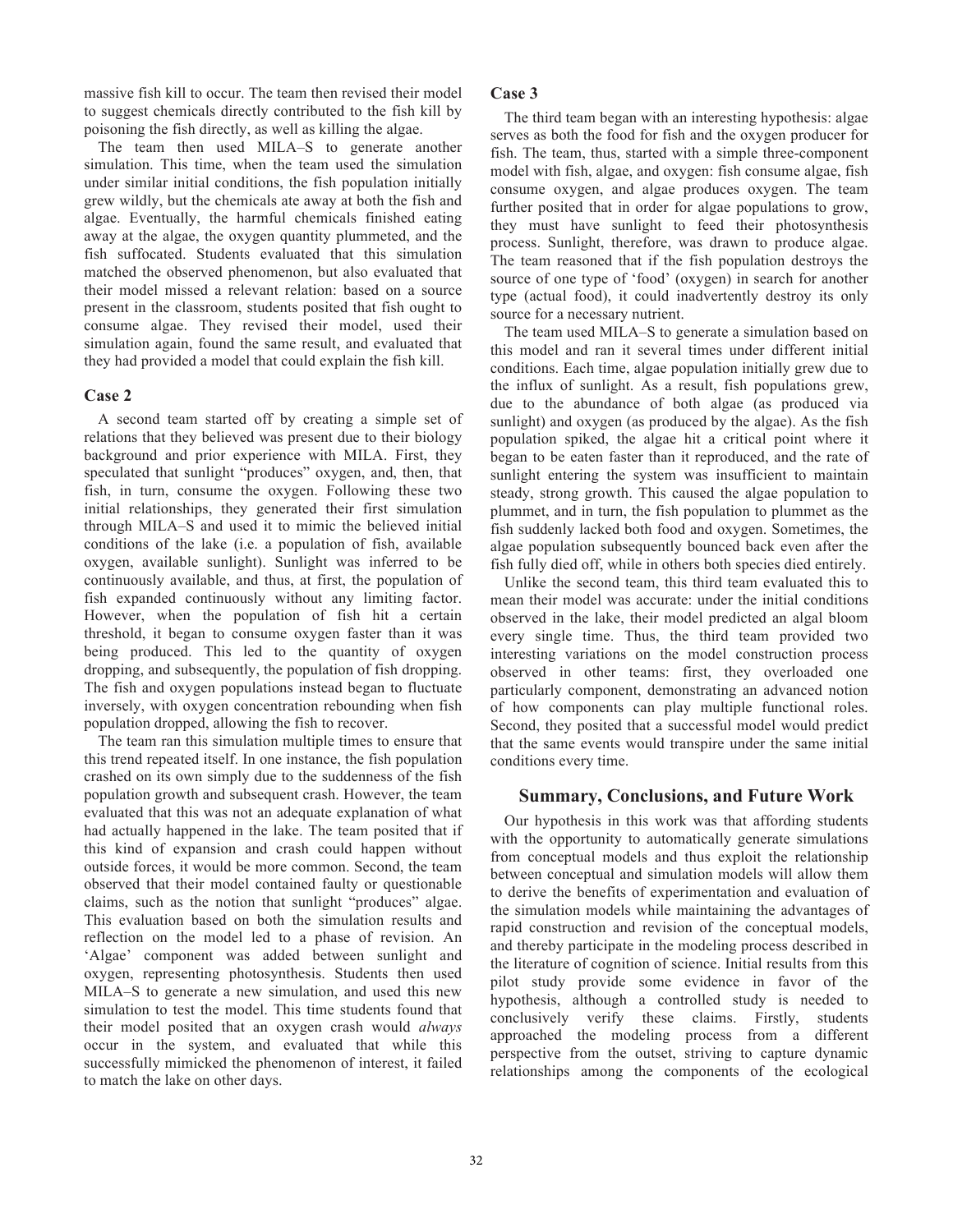system. These relationships promoted a more abstract and general perspective on the system. Secondly, the process of model construction, use, evaluation, and revision presented itself naturally during this intervention, with the simulations playing a key role in supporting the cyclical process of constructing conceptual models. By using the simulations to test their predictions and claims, and by subsequently evaluating the success of their conceptual models by matching observations from the actual phenomenon, students engaged in a rapid feedback cycle that saw rapid model revision and repeated use for continued evaluation.

 We are presently engaged in a full-scale controlled investigation to test these ideas and tools with college-level biology students. The objective of this investigation is to identify the effect of supporting conceptual modeling and simulation on understanding of individual systems and of the process of scientific investigation as a whole. We expect the new controlled study with college-level students to confirm that our technology for construction, evaluation and revision of conceptual models supports productive ideation in scientific discovery.

Note that in addition to conceptual modeling, this project entails other processes of scientific discovery from the introduction. It engages abductive explanation as students explore multiple hypotheses for explaining an ecological phenomenon and construct the best explanation for the data. It also uses visual representations and reasoning: students construct a visual representation of their conceptual model of the ecological phenomenon (see Figure 1) and generate visualized simulations directly from the conceptual models.

Boden (1990) makes a distinction between H-creativity and P-creativity. H-creativity is historical creativity that has never been done by anyone before; P-creativity is psychological creativity that is personal. Following Boden, we distinguish between H-discovery and P-discovery. Our experiment with MILA–S is an example of P-discovery. We posit by enabling scientists to rapidly and easily construct, simulate, and revise conceptual models of ecological phenomena, MILA–S may also enable H-discovery.

## **Acknowledgments**

We thank Nicolas Papin for his contributions to the development of MILA–S and Spencer Rugaber for discussions about this work. We also thank Vickie Bates and Lara Catall, the teachers in this study.

### **References**

Boden, M. (1990) *The Creative Mind: Myths and Mechanisms.*  London: Weidenfeld & Nicholson.

Bredeweg, B., & Winkels, R. (1998) Qualitative Models in Interactive Learning Environments: An Introduction. *Interactive Learning Environments* 5(1): 1-18.

Bridewell, W., Sanchez, J., Langley, P., & Billman, D. (2006) An Interactive Environment for Modeling and Discovery of Scientific Knowledge. *International Journal of Human-Computer Studies* 64(11): 1099-1114.

Bylander, T., Allemang, D., Tanner, M., & Josephson, J. (1991) The Computational Complexity of Abduction. *Artificial Intelligence* 49: 25-60.

Bylander, T., Johnson, T., & Goel, A. Structured Matching: A Task-Specific Technique for Making Decisions. *Knowledge Acquisition* 3(1):1-20, 1991.

Carruthers, P., Stitch, S., & Siegal, M. (editors, 2002) *The Cognitive Basis of Science*, Cambridge University Press.

Chandrasekaran, B., & Goel, A. (1988) From Numbers to Symbols to Knowledge Structures: Artificial Intelligence Perspectives on the Classification Task. *IEEE Transactions on Systems, Man, and Cybernetics* 18(3): 415-424.

Charniak, E., & McDermott, D. (1985) *Artificial Intelligence.* Addison-Wesley.

Clement, J. (1988) Observed Methods of Generating Analogies in Scientific Problem Solving. *Cognitive Science* 12: 563-586.

Clement, J. (2008). *Creative Model Construction in Scientists and Students: The Role of Imagery, Analogy, and Mental Simulation*. Dordrecht: Springer.

Darden, L. (1998) Anomaly-driven theory redesign: computational philosophy of science experiments. In T. W. Bynum, & J. Moor (Eds.), *The Digital Phoenix: How Computers are Changing Philosophy* (pp. 62–78). Oxford: Blackwell.

Darden, L. (2006) *Reasoning in biological discoveries: Essays on mechanisms, interfield relations, and anomaly resolution.* Cambridge: Cambridge University Press, 2006.

Davies, J., Goel, A., & Yaner, P. (2008) Proteus: A Theory of Visual Analogies in Problem Solving. *Knowledge-Based Systems* 21(7): 636-654.

Davies, J., Nersessian, N., & Goel, A. (2005) Visual Models in Analogical Problem Solving. *Foundations of Science* 10(1).

Davis, E. (1990) *Representations of Commonsense Knowledge.* Morgan Kauffman.

de Jong, T., & van Joolingen, W. R. (1998). Scientific discovery learning with computer simulations of conceptual domains. *Review of Educational Research, 68*(2), 179-201.

Dunbar, K. (1997) How scientists think: Online creativity and conceptual change in science. In Ward, Smith, & Vaid (Editors), *Conceptual structures and processes: Emergence discovery and change* (pp. 461–493). Washington, DC: APA.

Fischer, O., Goel, A., Svirbely, J., & Smith, J. (1991) The Role of Essential Explanations in Abduction. *Artificial Intelligence in Medicine* 3: 181-191.

Glasgow, J., & Papadias D. (1992) Computational Imagery. *Cognitive Science* 16(3): 355-394.

Glasgow, J., Narayanan, N.H., Chandrasekaran, B. (Editors, 1995) *Diagrammatic Reasoning: Cognitive and Computational Perspectives*, MIT Press.

Goel, A., & Bhatta, S. (2004) Use of Design Patterns in Analogy-Based Design. *Advanced Engineering Informatics* 18(2):85-94.

Goel, A., Josephson, J., Fischer, O., & Sadayappan, P. (1995) Practical Abduction: Characterization, Decomposition and Distribution. *Journal of Experimental and Theoretical Artificial Intelligence* 7: 429-450.

Goel, A., Rugaber, S., & Vattam, S. (2009). Structure, Behavior & Function of Complex Systems: The SBF Modeling Language. *AI for Engineering Design, Analysis and Manufacturing,* 23: 23-35.

Goel, A., Rugaber, S., Joyner, D. A., Vattam, S., Hmelo-Silver, C., Jordan, R., Sinha, S., Honwad, S., & Eberbach, C. (2013).